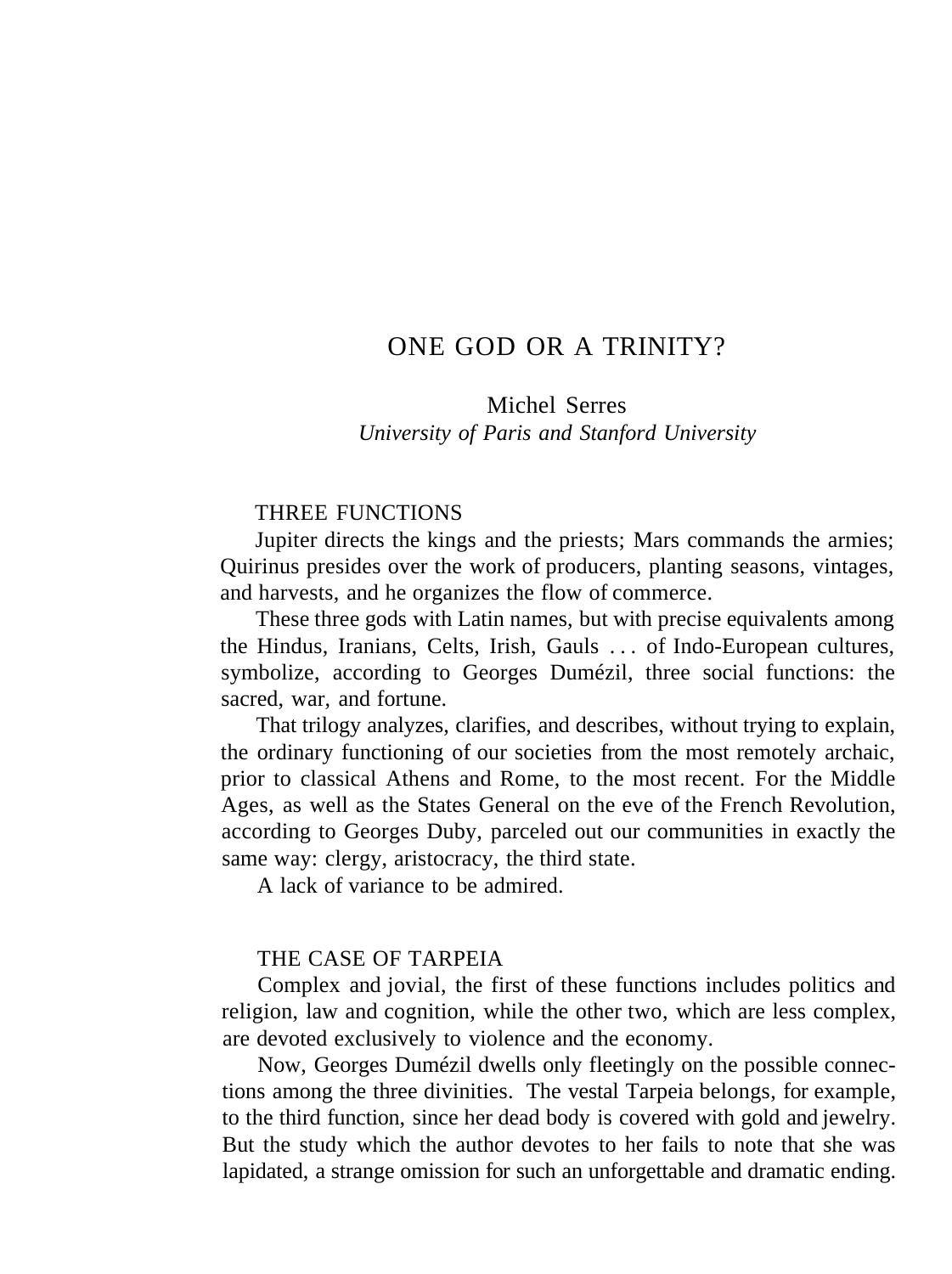And since this lynching remains an act of violence, it would be necessary to consider the relationship between Quirinus and Mars.

Can the latter be reduced to the former? Should economics be considered a war continued by other means?

## A SINGLE GOD OF VIOLENCE AND LOVE

In the comparative history of religions Georges Dumézil proposes a pluralistic approach with three gods, one which is openly descriptive, without enigma or mystery and relatively invariable over a very long time, whereas René Girard unveils the coming of a single God through a unique rational and temporal dynamic in which sacrificial violence yields, little by little, to love.

To retain the trinity or, by connecting the three functions, to seek a single explanation and rediscover monotheism: that is the question.

## CULTURAL OR UNIVERSAL DIFFERENCE?

The pre-Capitoline trilogy for its part seems to encompass more than violence and the sacred, for Mars appears to represent the former while merely a part of Jupiter represents the latter.

However, if one can manage to bring together such diverse institutions as those that constitute the economy and production, indeed even those of war and law, then the rational explanation covers a larger field than that of descriptive analysis: while Dumézil's work is limited, in effect, to the particular, yet certainly enormous, field of Indo-European cultures, that of René Girard points toward the universal.

Whether that is a weakness or a strength given the tenor of our times remains to be seen.

The comparison between these two comparative histories of religion poses, then, two questions: the reduction of functions among them or their resulting unity: *a single God or a Trinity?* And the question of *Universality.*

The second is more urgent and relevant to the present time. Do we today live, do we think, in isolated spaces or are we building a Universe?

### **I. UNIVERSAL VIOLENCE**

# CLASSIFICATION AND ENGINE

Illuminating and verifiable—although not falsifiable, as is always the case in the human sciences—the tripartite division offers categories, but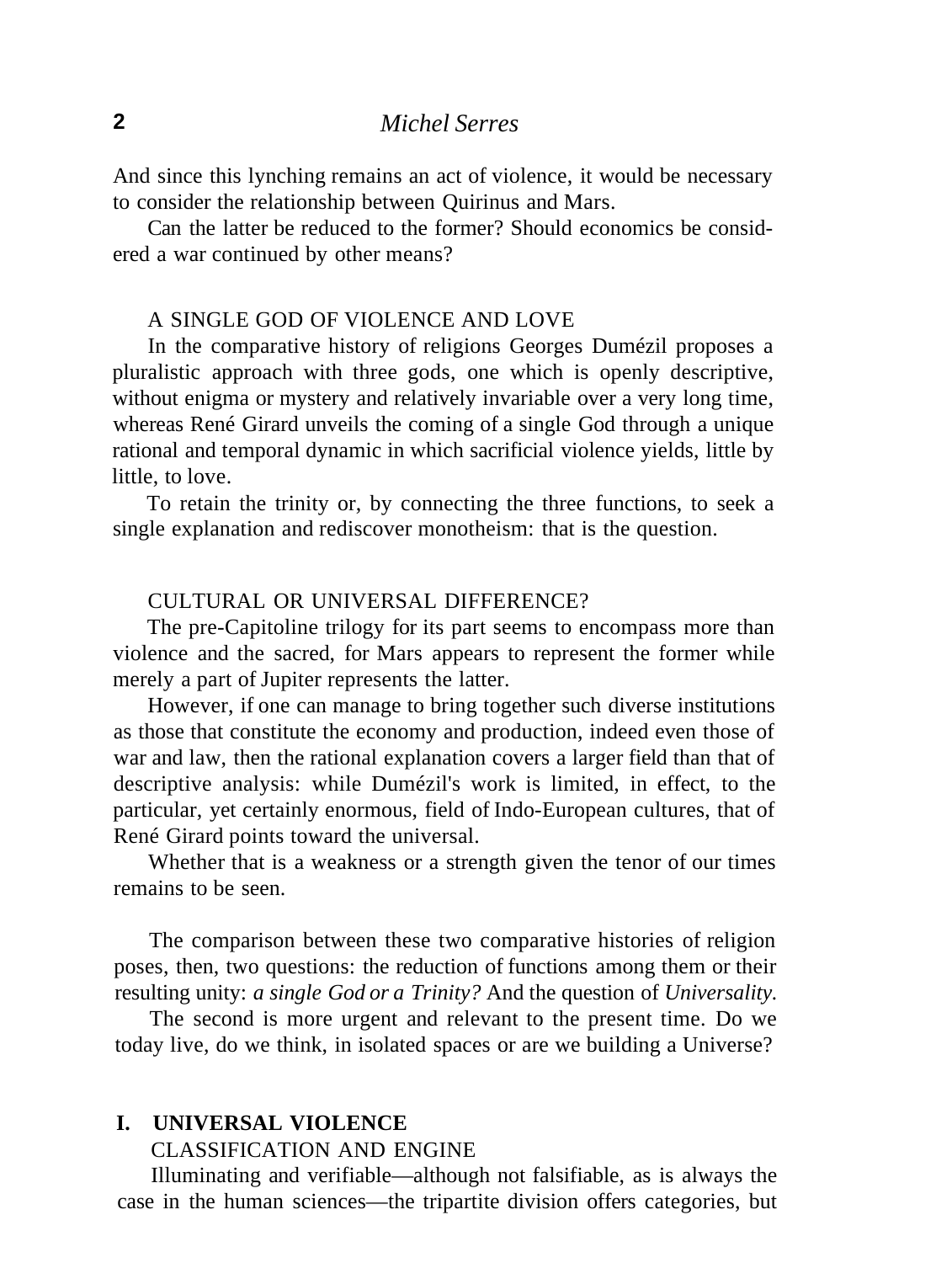without providing a reason for the ordering of species and genres, without giving the principle of classification. We have here, *mutatis mutandis,* a system and a taxonomy without the evolutionary engine, a Linné without Darwin.

This necessary energy that produces disorder followed by movements and ordinances is inexhaustively provided by violence itself, according to René Girard.

With regard to human groups, the latter is to Darwin what Georges Dumézil is to Linné, for Girard illustrates the dynamic of evolution and proposes a universal explanation.

# VIOLENCE AND THE SACRED OR MARS AND JUPITER?

Is violence among humans triggered by its own accord, or, on the contrary, is it the effect of some other cause, of something , therefore, essential?

Experience seems to show that violence endlessly reproduces itself, without limitations or borders, without mother or father, or any predecessor whatsoever. And simple logic seems to demonstrate this, for violence knows of no antithesis or negation other than itself.

Its causes are but excuses.

Just as a torrent clashes against the very deposits which it carries, and may even at times detour around those accumulations borne by the fury of its own current, violence, that river of fire, traverses and builds the above mentioned categories.

The sacred is born of violence and, in turn, freezes or restrains it temporarily: without it groups of humans would destroy one another to the very last.

Patriarch Noah, a global figure of the mortal struggle of all against all, prepares and preserves a *remnant* before and during the deluge: we are reborn endlessly of the current of violence and of a rare peace. Intoxicated with intraspecific murder, men, unlike the beasts, kill one another: hence the Ark, a ship which serves as an animal preserve.

Jupiter the priest partially dominates the violence of Mars the warrior. Such are the results— formulated in Dumézil's terms—of René Girard.

#### VIOLENCE AND THE LAW

But the other part of the Jovial function, that of law and sovereignty, also tries to detour the same fury. Whatever the laws may be, private or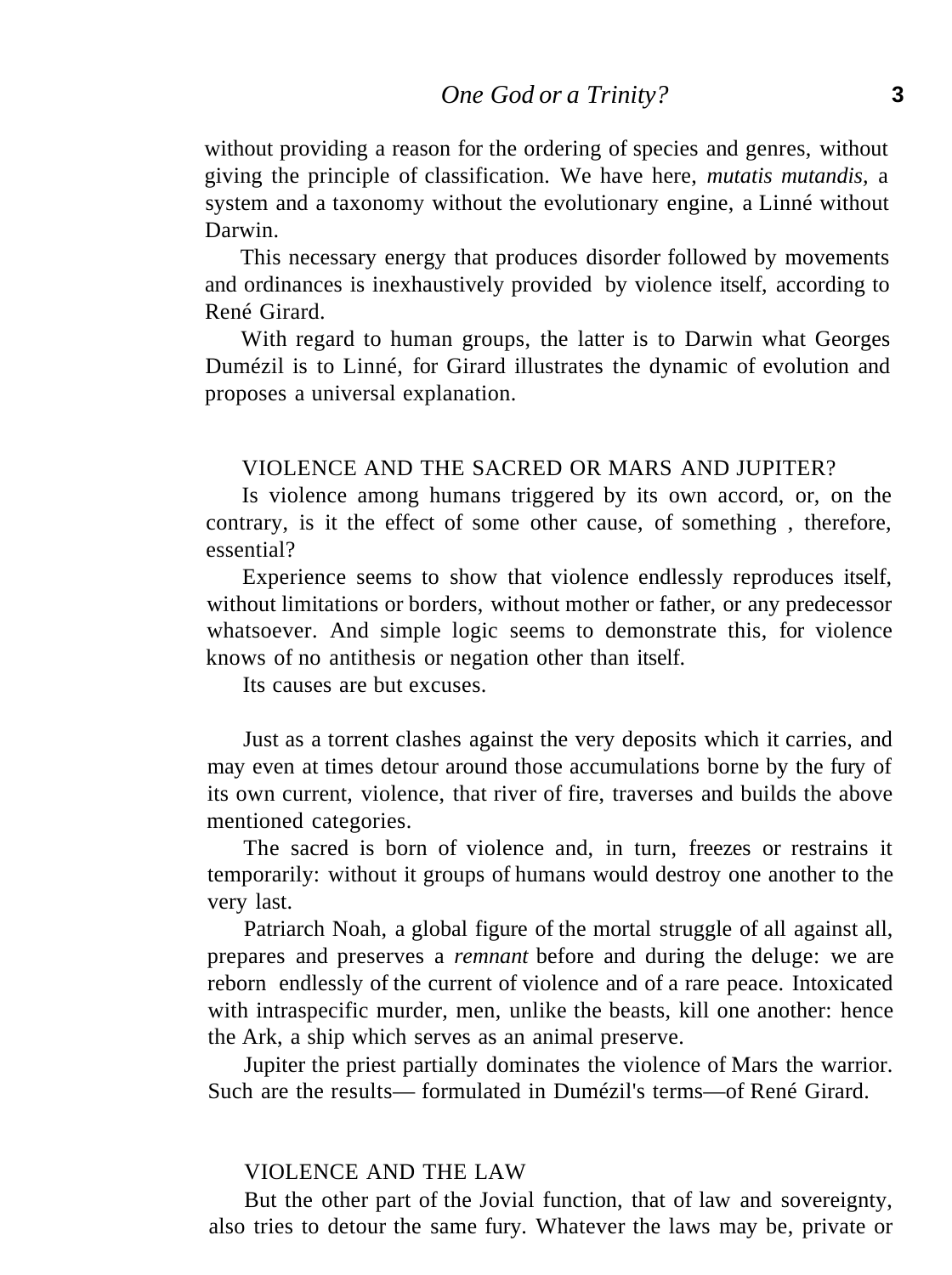public, civil or criminal, are all founded ultimately in a contract. And how could one conceive such a contract except as a pact or agreement to either terminate or avoid conflict?

Thus the alliance brought the diluvial disaster to an end and signed its contract with the rainbow, a celestial bridge over the waters.

One example among ten thousand. In Racine's tragedy of *Athalie* Voltaire saw the masterpiece of the human spirit: the sacred, in effect, openly triumphs over violence. *"God of the Jews, you are victorious!',"* conclude the armies of the cruel queen.

To this half truth let us add its complement, Corneille's *Horace,* which undoubtedly would deserve the same praise. Rules of conduct arise from the public spectacle of hand to hand combat between three soldiers selected twice, and from the private murder, in contempt of the law, of a sister by her brother. Those rules in turn give rise, in the final act, to a tribunal in which the king-judge presides and the heroes, disguised as prosecuting and defending lawyers, debate. *Horace* describes the tragic birth of law. The final action unfolds like a combat, like war itself prolonged under a different guise.

In the juridical sense, the critique brings the crisis to a close.

*Tragedy in general serves as the middle ground between the immediate spectacle of the quarrel, the crisis, or the sacrifice, and its critical representation in the sense of a judicial process.*

The *tragos* allows the passage from victim to the accused.

Laws, then, like the sacred or the religious, are born of violence, and they too temporarily protect us from it.

## VIOLENCE AND COGNITION

History, it seems, has given increasing importance to a third attribute of Jupiter, that of knowledge, of which Dumézil speaks little.

The history of Western science demonstrates, if history can demonstrate anything, that the sciences derive from religion and law. Magi, druids, priests, clerics .. . in sum, Jupiter, who long monopolized knowledge and teaching in the traditional societies of the times. Later, inversely, the sages will form a Church.

And, once again, close to violence and sometimes producing it, are the sciences that struggle against it and contain it: to open a school means closing a prison, said Victor Hugo; and Spinoza knew that the most violent passions are appeased by an understanding of those movements of the soul.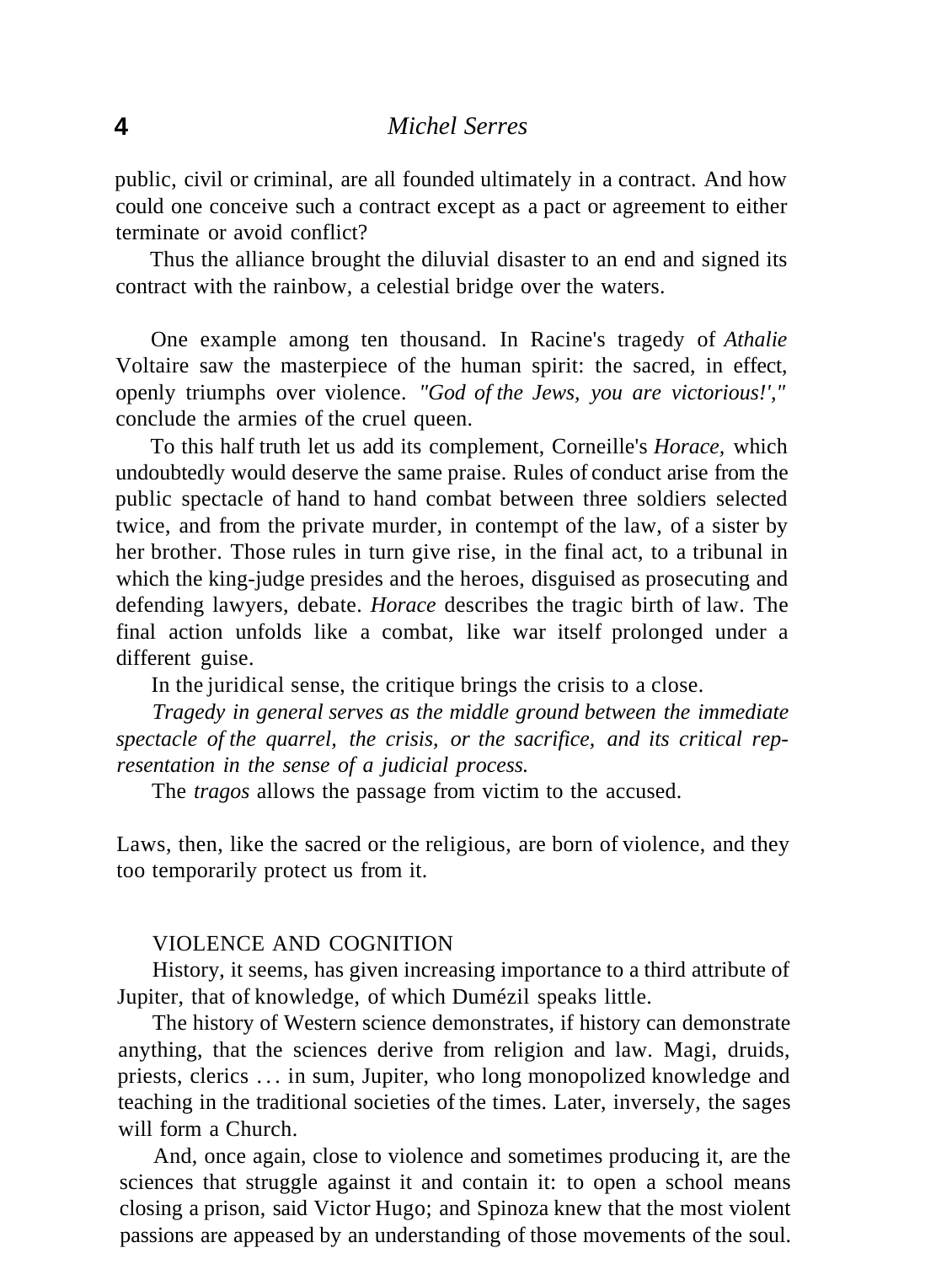# *One God or a Trinity?*

Following *Athalie* and *Horace,* which are based on collective traditions recovered by individual authors of related languages, the entire human race has witnessed in terror, about a half century ago, the global tragedy of *Hiroshima,* a tragedy whose representation on a giant stage was assured by the scientific community of the period, and one which ended also in a fragile pact, thanks to which we still survive.

The theater changes in relative size and passes from cities which our languages call eternal, Rome and Jerusalem, to the entire planet.

Day of anger, this one, when the city-universe began.

### **TRACES**

Violence leaves its trace on the institutions built to confront it: religions consume sacrifices, law represents due process. The history of science itself is replete with judicial and sacrificial actions, and one can read, as well, of religious traces and the memory of law: the trials of Zeno of Elea and of Anaxagoras of Clazomenae, the condemnation and death of Socrates, the punishment of Abélard, the burning of Giordano Bruno, the judgement of Galileo, the beheading of Lavoisier, the terrible suicides of Boltzman and Türing . . . *libri calamitatum . .* .

*..*. and what is happening on campuses?

Jupiter, in sum, hovers in proximity with the work of Mars. But what, in reality, does Mars do?

### VIOLENCE AND WAR

Now, it takes an intelligent effort of paradoxical generosity to understand that war itself is a panicky attempt to ward off, for the time being, the terrible dangers to which violence exposes us.

To begin with, let us not say that war solves problems, because this word is the least appropriate of all to violence. Far from being posed objectively—as if projected in front of us, as an ob-jective pro-blem is posed before us—violence lies in me, in you, in him, in all. It expands around us and through our relationships like the air that our life consumes or a body of water in which we struggle, in which our "hominity" complacently swims.

One can, certainly, turn away from a problem. But how does one flee from that into which we're plunged or embarked? How does one escape a permanent conflict?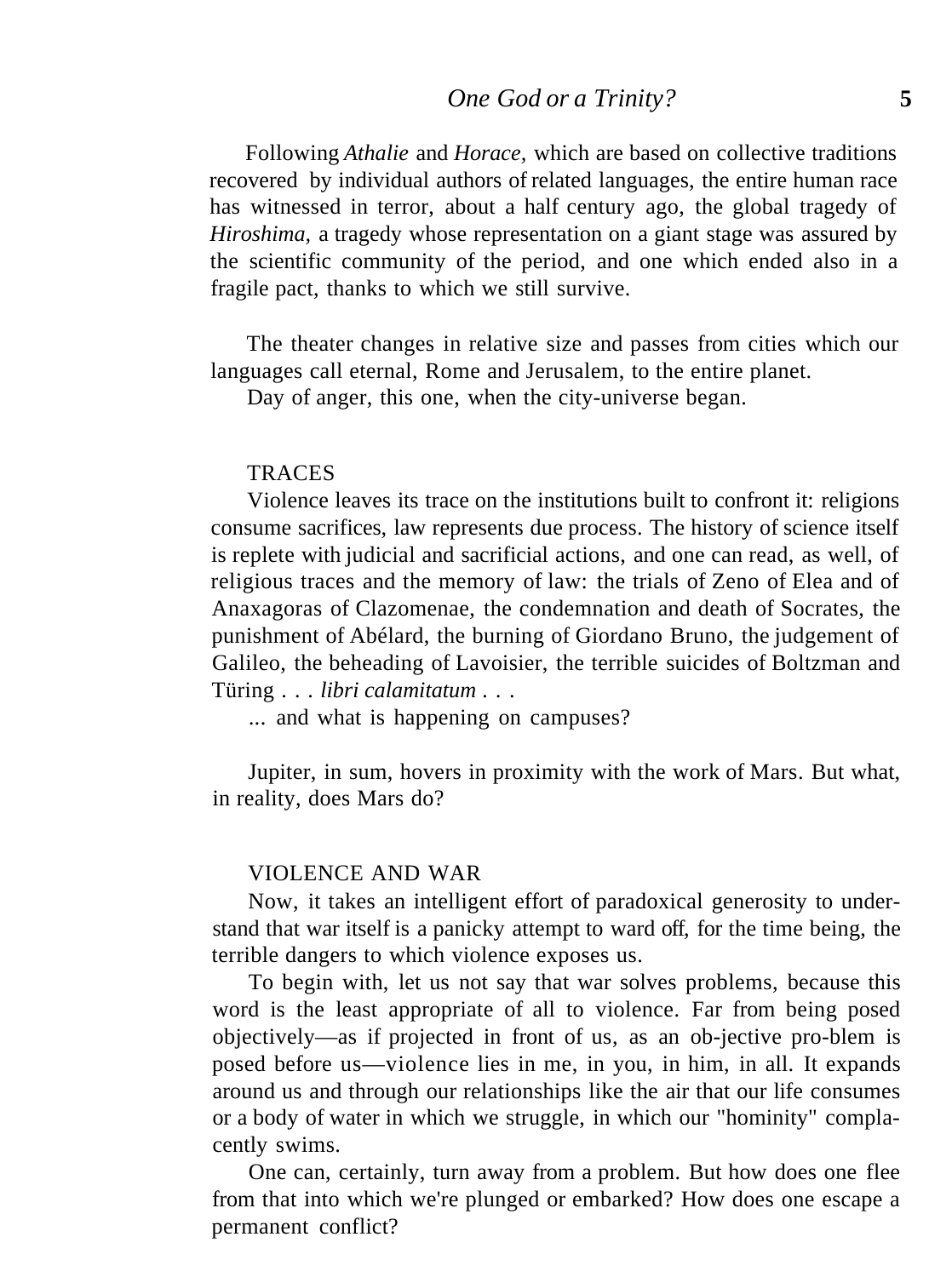No matter how implacably it rages, war presupposes, without paradox, a mutual recognition of governments or military commands, and the observance, at least relative, of common rules and conventions.

It is initially declared through legal forms and ends with an armistice or pact, which indicates that there is always a contract or agreement involved, something which needs to be demonstrated.

### COLLECTIVE BELLIGERENCE

War either temporarily settles litigations and contrary claims, that is, conflicts generated within a pre-existing legal frame, or, in spite of appearances to the contrary, it is declared in order to substitute as quickly as possible organized for unorganized violence. War is never declared in order for a certain group to take revenge for some other groups' previously inflicted violence, as in a sort of *vendetta,* for that is too dangerous for both belligerents. This last word reveals, in fact, that the two groups manage ("gèrent") their war.

One must understand that in the mythical times of the origins of Rome, the two kings, of Alba and of the City, chose soldiers from among the population, which was thus spared, and then chose three champions on each side from within the army, which was thus put on reserve. One can see that a decision is set into motion which exposes the minimum of men, or, in a literal sense, establishes an economy. First, conscription of a legion in order to economize the life of a population, then the election of a triple team in order to spare the conscripts: a double choice whose juridical form acts like two fire walls.

Wars use a law that saves many men from a *de facto* violence which would be fatal to entire groups.

Were contracts invented by wars?

Mars turns toward Jupiter.

#### COLLECTIVE SACRIFICE

Like Jupiter, Mars also aims at regulating violence and manages to make a fragile peace last.

Yes, it takes a lot of time, knowledge, experience, wisdom, and even resignation to come to the understanding that wars, armies, regulated strategies, gendarmeries and police are collective and juridical frames for violence and, thus, actually protect against it, against a violence which becomes fatal for individuals and groups if it is unleashed without laws.

War is opposed as much to violence as it is to peace.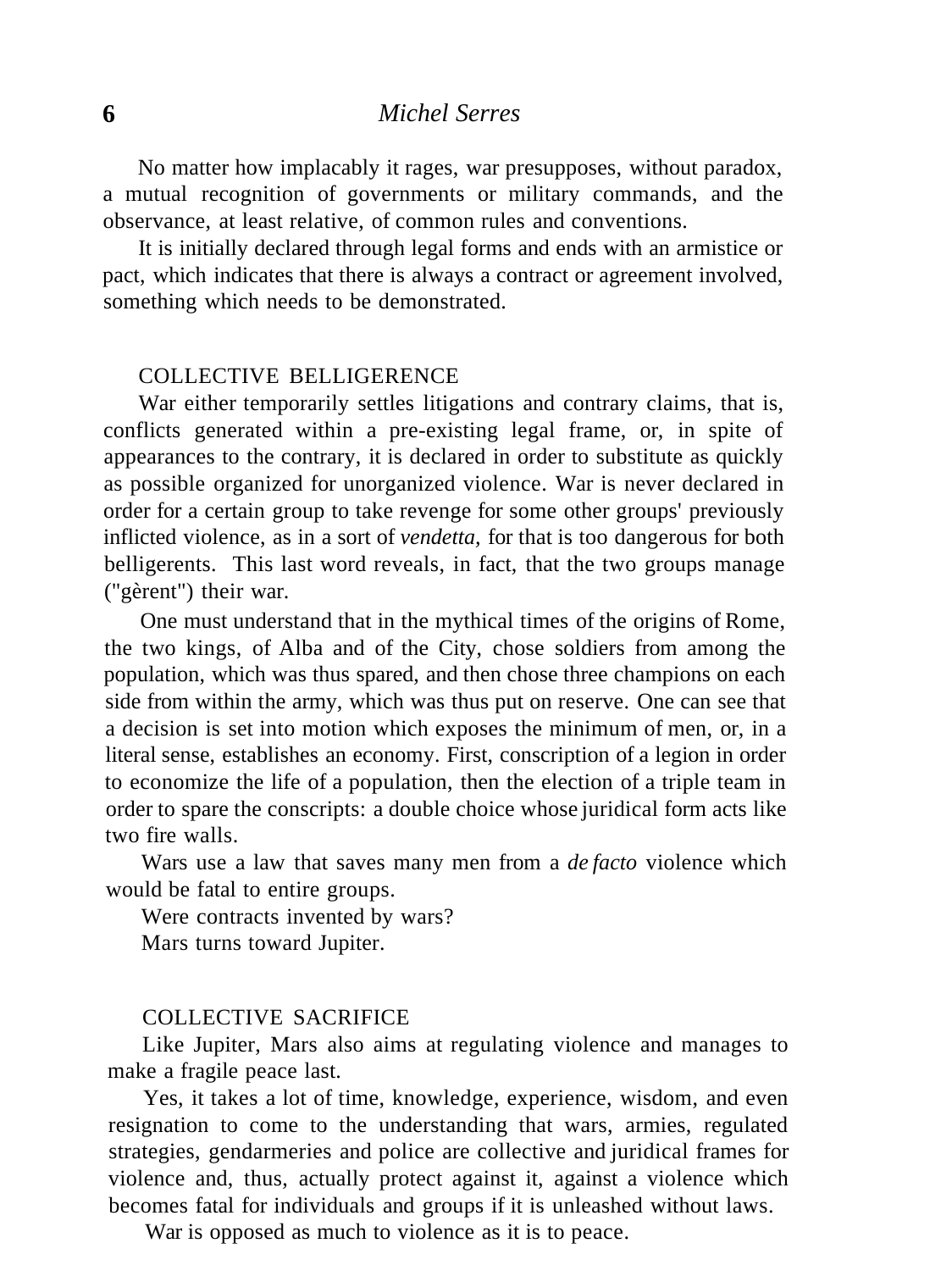Nevertheless, war remains a sacrificial solution.

In fact, do polemologists not use most readily the typical sacrificial argument: better to have a few people killed than to see a great number die? Mars becomes indistinguishable from Jupiter.

#### THE BLUE HELMETS

Jupiter is the law and Mars the armies: we have here, already, a single god in two persons, which is to say, two methods for combating violence.

Forty legions of Angels and Archangels line up in battle formation, in the name of this god .. .

*If you want peace, prepare for war.* Could one translate this old saying on the (U.N. peacekeeping) blue helmets as their motto?

#### THE HISTORY OF HISTORY

The cultures from which we undoubtedly come—the others having vanished, abolished from the face of the earth—discover and demonstrate the original character of these wars which consist in legal actions that allow the belligerents not to destroy each other to the last man: gigantomachies or biblical wars, figures of the Deluge or even of the first diluvial waters over which the spirit of God hovered, as we find in Semitic and Indo-European religions; the Trojan, or Alban, or Etruscan, or Punic war in the Greco-Latin world.

By this passage from a *de facto* to a *de jure* situation, wars accomplish such a cultural progress or sign so decisive a contract, anthropologically speaking, that all of today's living undoubtedly descend exclusively from ancestors who survived thanks to that pact. Hence its site at the origin in myths or legends.

### STATE OF NATURE

The philosophy of law translates this fundamental history or anthropology in terms of an abstract thesis: the state of nature consists not in war—Thomas Hobbes commits a contradiction when he writes about *bellum omnium contra emnes* (the war of all against all)—but in the free violence which once unleashed opposes all to all and each to each, threatening the group with total extinction.

Thus the social contract that follows, the legal pact, in effect, designates war as an institution posterior to the state of nature and the begetter of history.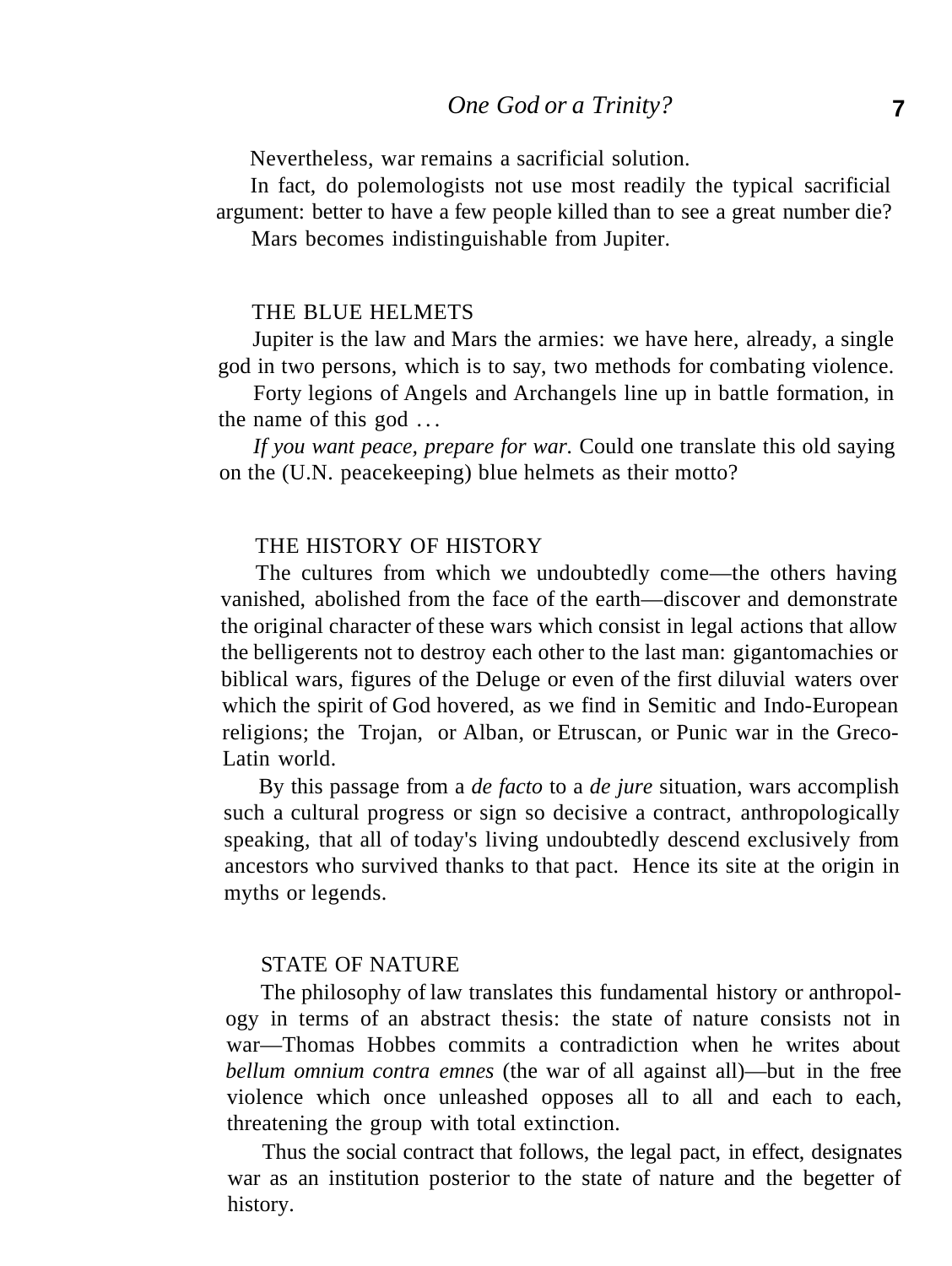Suddenly, history begins and is understood with and because of war. At the very least there would have been no history without it; it is as fundamental in this sense as the economy but clearly more archaic, primitive, and foundational.

## SACRIFICE TO MARS

Do not misunderstand me. I have no doubt whatsoever that most wars, unjust and criminal, are an expression of the atrocious law of the stronger. It may happen that they end with the "accidental" death of half a score of combatants on the side of the powerful and many scores of thousands on the side of the weak—a confrontation so uneven that it is the equivalent of a collective lynching of men that cannot be counted because they do not count.

The fact remains, nevertheless, that between a violence without laws which encroaches upon the group like an epidemic of the plague, between that state of nature considered original by some philosophers of law, and the organized practice of war, the law and only the law makes a difference. And the difference is measured by the economy of that epidemic.

The law often remains, of course, on the side of the strong. And the only notable progress in the history of humanity must always proceed by way of the unconditional defense of the weak.

Law, then, is always open to correction; it is never truly just. A ceaseless amending of the rules is always better than killing.

In brief, war produces less death than violence: being a **collective sacrifice to Mars,** it is always within the domain of the sacrificial.

Meanwhile innocent peace dreams of producing no death at all.

# INDIVIDUAL QUARRELS AND SPORTS

Before leaving Mars, let us note that he also presides over representations similar to tragedy, but of a different nature, above all for the lack of a text, the kind of representation that intellectuals haughtily disdain.

Here and there, depending on circumstance, violence breaks out: punches fly, and kicks, and strikes with a dagger, or shots . . . the rules of boxing, of football, of fencing, or of the triathlon confine violence to a particular place and time and cloak its nakedness with social decorum. Within a designated space and clearly limited duration of time, whoever plays according to the rite and under the supervision of an arbiter believes not only that the vital parts of his body are protected, but that his and his adversaries' use of force is fair.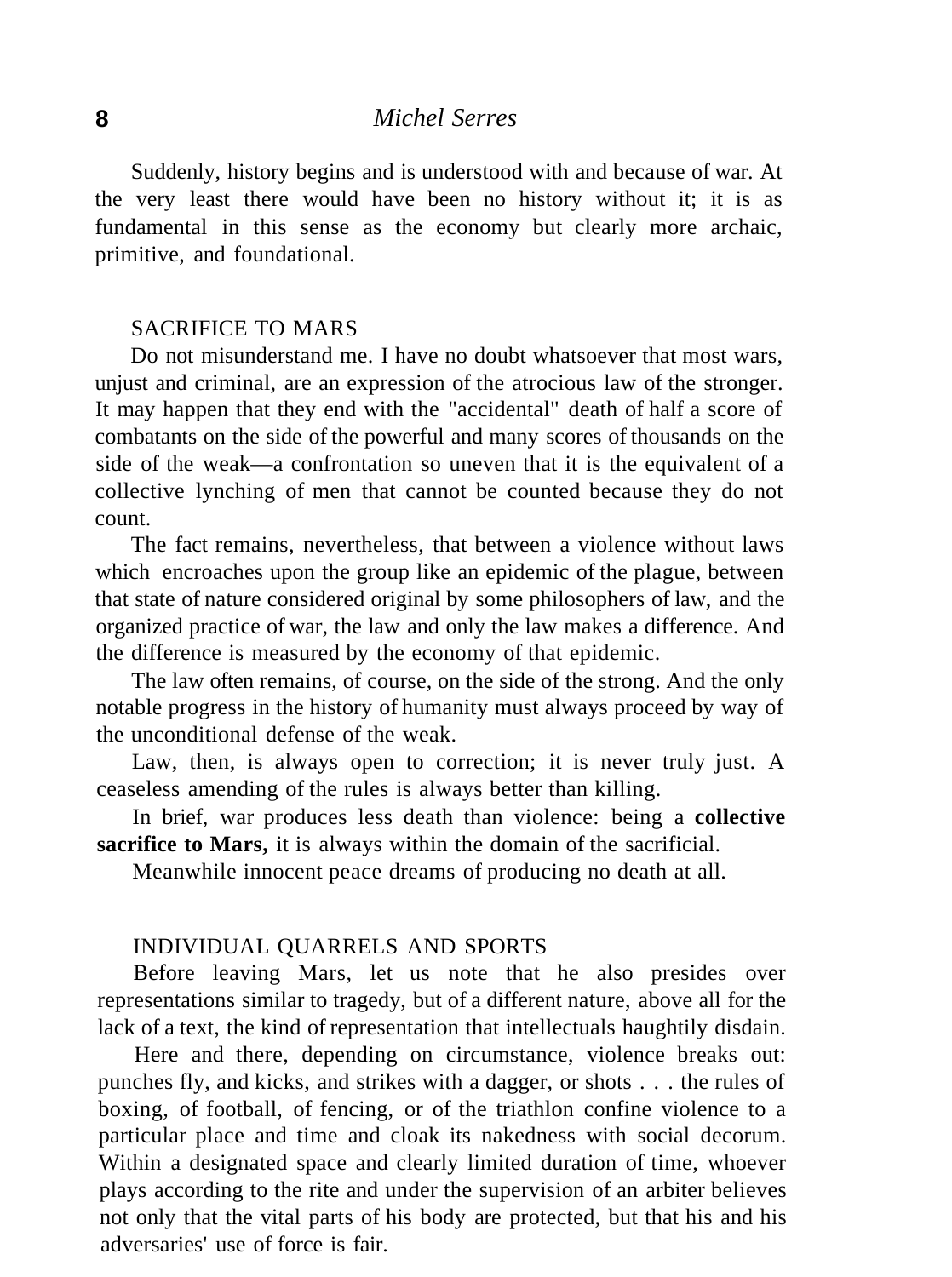By submitting violence to arbitration in this way, fighting enters through sport into the realm of law, like war.

And will one day enter into that of innocence as well, as science will also, I hope.

In passing, then, what is free will ("libre-arbitre")?

The legal instance that I invent, within me, in order to regulate therein the wild beast who kills.

# **II. ECONOMY AND SACRIFICE**

RETURN TO COGNITION

Let us end with Mars as with Jupiter.

Having become scientific, the deadly efficacy of war depends on our knowledge, science, and technology. Conversely, the advances of the latter often proceed from institutions related through their programs and financing to combat.

And so we have once again the question posed by Hiroshima: tragedy and human sacrifice at once. After that day of anger, repeated every so often by the Chernobyls, Sevesos, and other ecological disasters in our oceans and hospitals, we dread the perpetration of those unpredictable sacrifices created by our research.

# **Will a new science determined to be no longer sacrificial branch out tomorrow from the present one which is resigned to remain sacrificial?**

Such is the ethical criterion, simple and decisive, which imposes itself at a time when all branches of knowledge are exploring the possible, and sometimes actualizing it.

### EXTENSION OF THE SACRIFICIAL

On the side of Jupiter, the sacred character of the scapegoat who is charged with the violence and sins of the group comes from the fact that it is immolated instead of and in the place of each and every person unanimously implicated in the crisis.

There emerges, then, an evaluation which is properly *economic,* one whose principle always justifies sacrifice by saving the maximum number of victims. "One for all" in the case of the sacred or of Jupiter. "Some for all" in the case of war or Mars: three champions sacrificed, in effect, for the armies of Rome and Alba which, in turn, substitute for all the men and women of those two cities.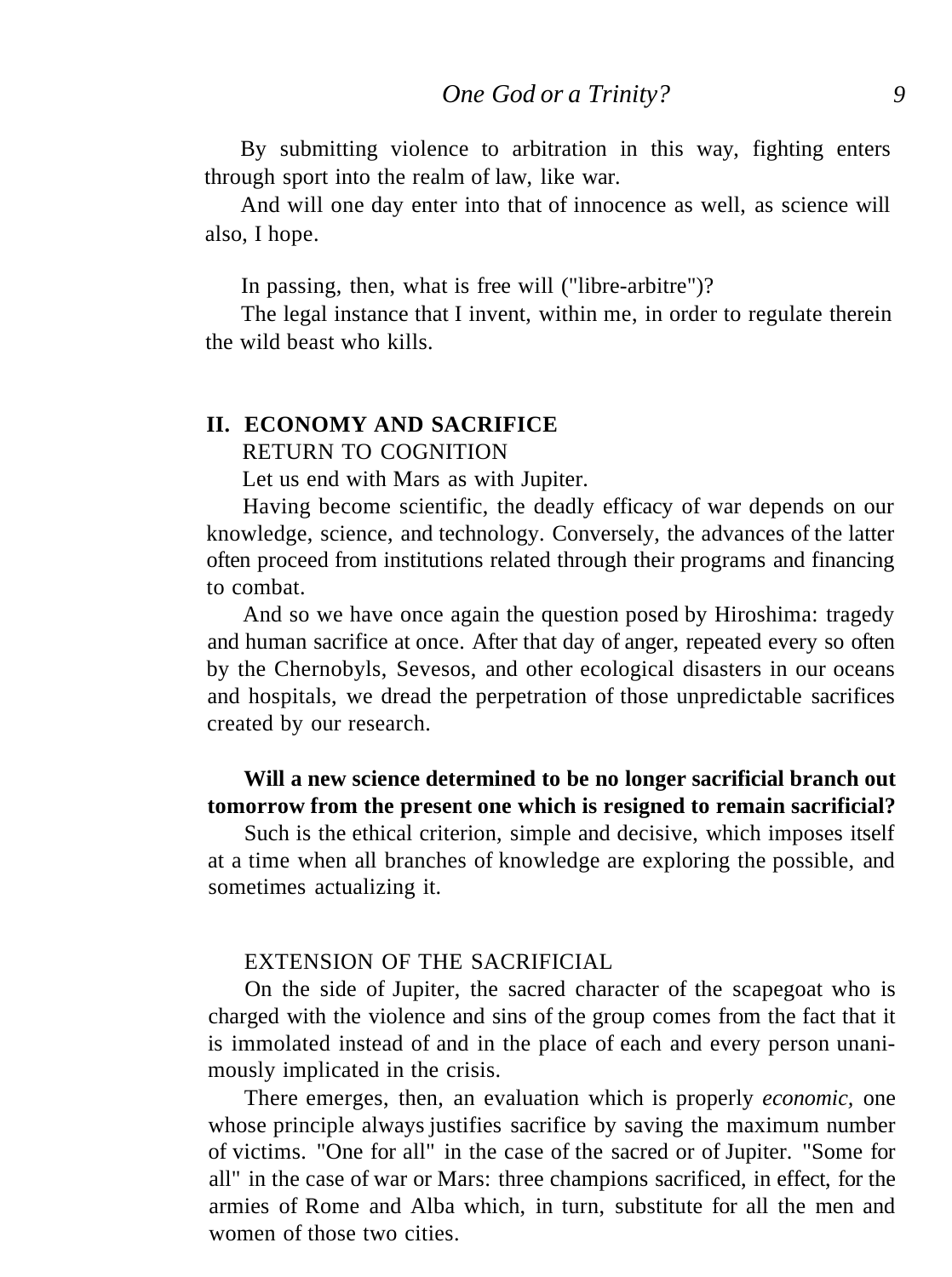These elective divisions are a response to the question, How many deaths, at the very least, will the groups' conservation cost?

One to Jupiter. A multiplicity to Mars. How many more to Quirinus?

### **PRACTICES**

Now the practical question regarding the work and performances necessary to change the face of the world by means of tools or machines is posed in the same terms: how much do these accomplishments cost not only in money and capital, but also, and above all, in suffering and deaths? No omelette without cracking the eggs, as the French say.

And so we see that all *praxis* is sacrificial, especially when it calculates rigorously *the best result for the least expenditure.* Such *optimization* guides the sacrificial gesture, sacred gesture, of course, but also war-like—and essentially *economic.*

#### SCIENTIFIC THEORIES

As they explore the virtual reality of possible scenarios, our sciences, whose theories direct and make effective most of our practices today, lead once again to the same question: What is the cost for the actualization of such and such theory, whether true or possible? How many deaths does such an expenditure entail?

That is the well posed *pragmatic* question that henceforth concerns our scientific exploits, our best, most effective, and only long term programs. *A practice, certainly, that is both economic and sacrificial.*

Which poses again the question of our times: Will our sciences remain sacrificial?

# HARD SCIENCES AND HUMAN SCIENCES

Just as war and the sacred accept a blood price for the conservation of the group, work and the scientific research of the possible and the true in the objectivity of the real, lead to a similar acceptance of a similar price.

Example: How many arms for how many tools?

Disturbing and formidable, this economic principle brings together, apparently for the first time in the history of knowledge, the hard sciences and the human sciences. We accept a cost for the stability of society as much as for the production of object, be they discovered or merely imagined, a cost which our ideals of security minimize or optimize.

#### **But that is the price of sacrifice.**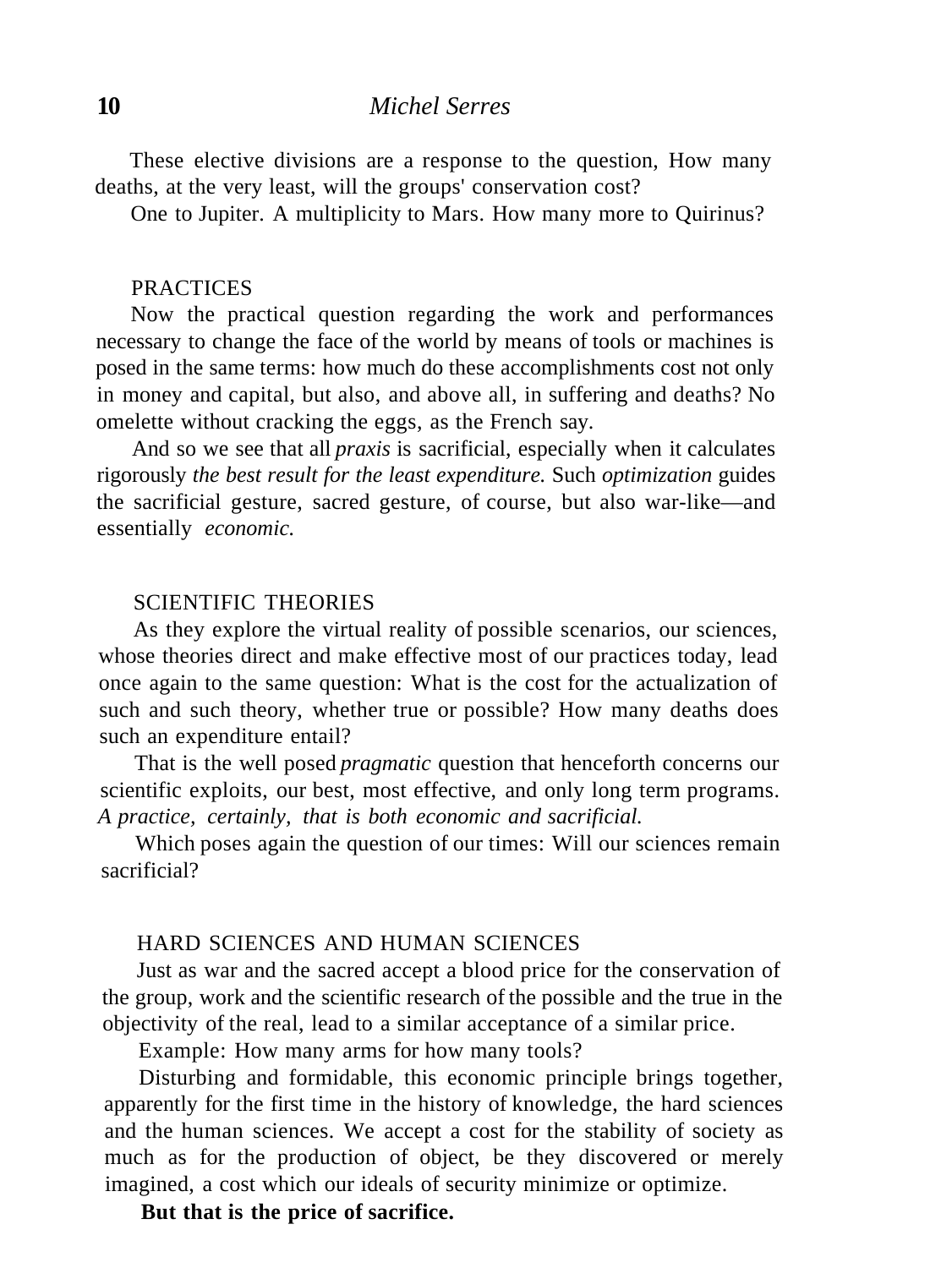The optimizing calculation hides, in fact, the problem of evil, and we should call the best solution by its name, minimal death.

The corpse as object, *sociologically* speaking, founds the group, and that same dead body, *epistemologically speaking,* founds the object as such, which may eventually become exchange currency. The corpse founds the object, which founds both science and the group, which founds the object, which ...

*Statues* has narrated this spiraling foundation.

THE UNIVERSALITY OF SACRIFICE: PASSAGE TO QUIRINUS And so, *the sacrificial has a universal function and value:* for the Jovial sacred there is the "one for all" of the scapegoat; for war or for Mars, the "some for all" of the champions or combat troops; for praxis or the actualization of the possible or the true in the field of the sciences and technology, the "how much does that cost?," or the principle of the least expenditure.

There it is, in principle, *the very concept of economy in the sense of Quirinus.*

The balance sheets of production or exchange are deduced from violence by the intermediary of sacrificial optimization.

## RETURN TO THE TRUTH

The principle of optimization directs action, which is objective and social, but as a law of nature it regulates knowledge.

Valid for religions, war, economy and cognition, this principle is both theoretical and practical, scientific and philosophical, and it imposes the following, new, criterion: *that which kills is unacceptable or false and that which does not kill is acceptable or true.*

While there is no criterion for truth, or for the decisive verification of an idea or a theory, which are indefinitely subject to the falsification process, the principle "Thou shall not kill"—which until recently was only a moral precept—converges toward the epistemological criterion of truth.

In the same way that the principle of economy brings together the hard sciences and the human sciences, *so, by the same sacrificial process, do the ethical and epistemological domains tend to coincide:* their criteria converge.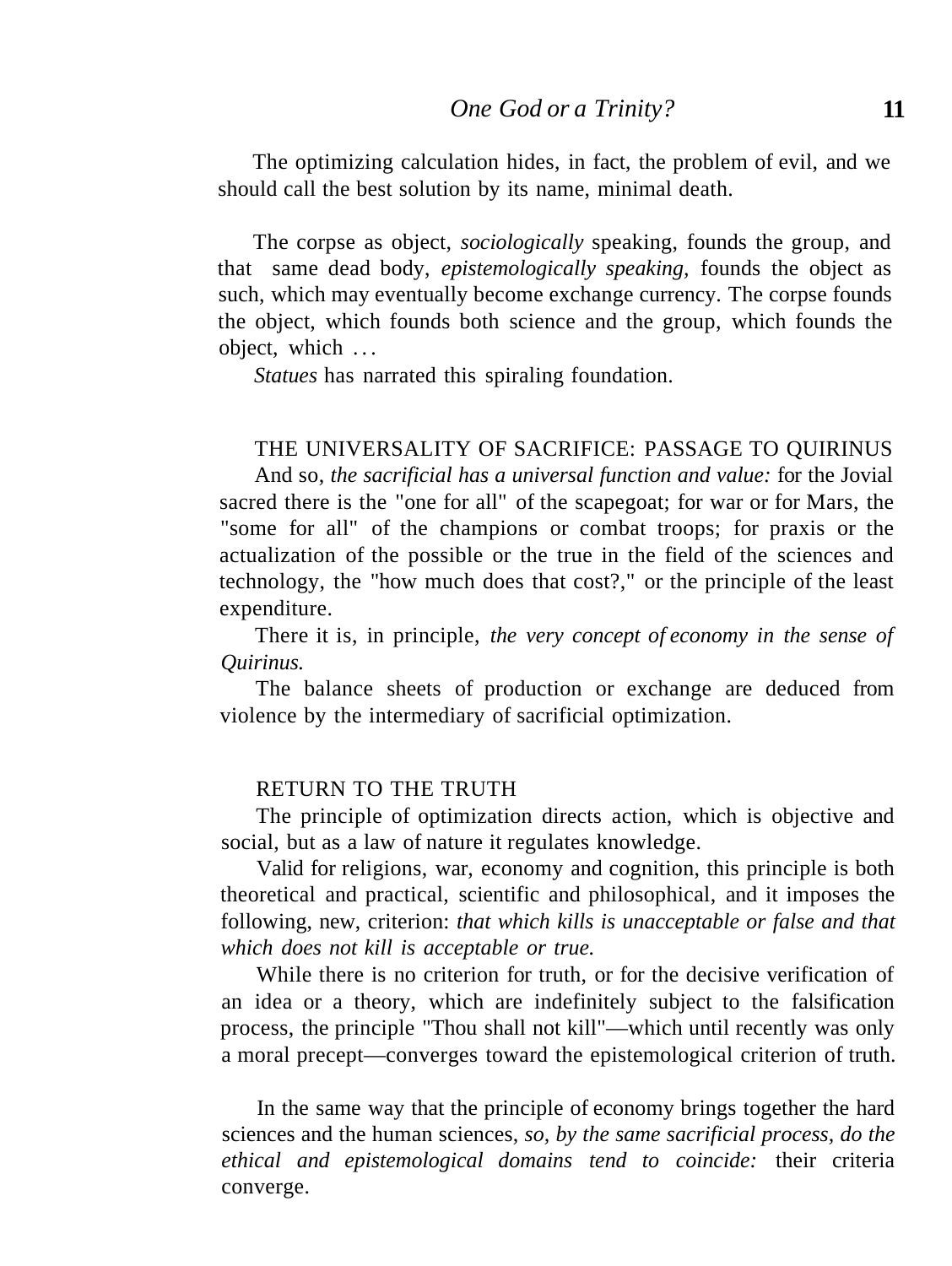Henceforth a given science will be acceptable not if it produces few dead, but only if it does not produce any, that is, precisely *as it leaves the domain of the sacrificial.*

*Truth, finally, is the equivalent of innocence.* That should be the yardstick of true philosophy and, without a doubt, of true science.

This is as great a novelty about the notion of truth as what happened at the dawn of Greek philosophy to separate the Homeric *aletheia*—immortal burst of social glory—from the sunlight of the philosophers/geometers, or at the dawn of our era to separate the gods perceived as false from the One, the true one.

The false gods kill. The true one creates.

#### **III. UNIVERSAL MISERY**

UNIVERSAL VIOLENCE AND SACRIFICE

In order to demonstrate the universal character of violence, it will be necessary to extend and generalize the foregoing demonstrations concerning Martial war and Jupiter's sacred, to the god Quirinus and economy.

In fact, the universality of the sacrificial and its economic principle has partially solved the problem.

These are the questions:

While wars are obviously sacrificial, *is that the case also with religions? Yes or no?*

*Will cognition and praxis, the sciences and techniques, remain sacrificial? Yes or no?*

*And, finally, is the economy sacrificial and will it remain so? Yes or no?*

# A SINGLE GOD IN THREE PERSONS,

BY GENERALIZATION OF THE ECONOMY?

Do the three functions have the same goal? Does the economy continue war itself by other means? Does Quirinus apply himself to the same cares as Mars?

In other words, does one single god, not present in the tripartite classification, a god of violence, one single devil no doubt, replace the three fundamental gods of ancient polytheism?

Jupiter tries to contain violence by means of religion, law, and knowledge. Mars, by means of war both as a legal action and through the regulated training in organized combat of armed legions. And Quirinus, by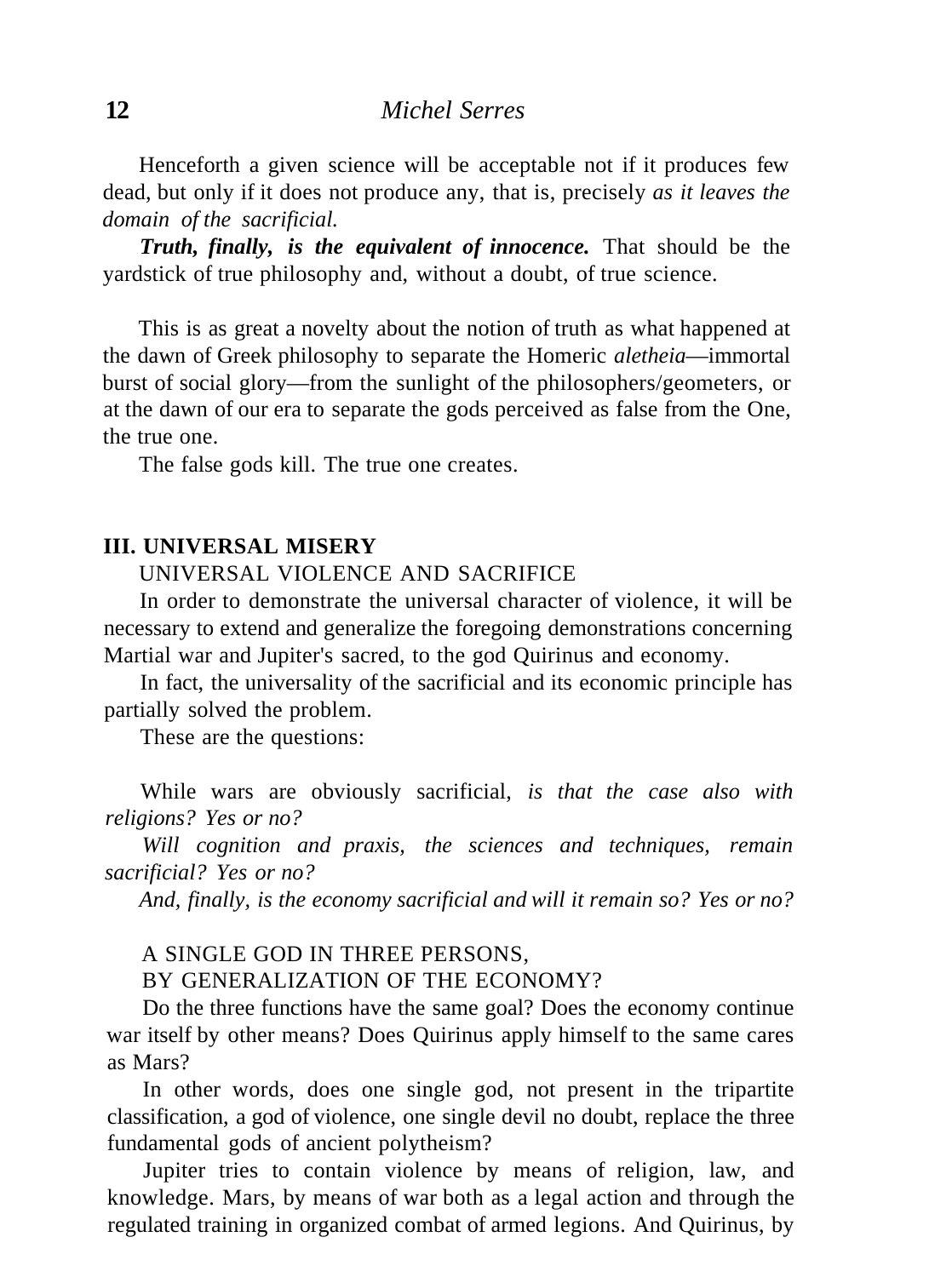the competition among producers, by commercial battles, by class struggles, and by the exploitation of men by those who do not consider them their equal.

Formidable monotheism of universal violence.

# THE MISERABLE

To arrive at such a result, our final demonstration should deal with the details of economic science.

Assuming—an improbable thing—that we could master such a massive amount of data, how could one bring it all to such a simple result?

It is better *to reverse the question* and to consider a minimal concrete state defined in negative terms, a state in which the total absence of goods of fortune would be equivalent to the disappearance of Quirinus.

In other words, what happens not in the production and exchange of goods, *but without them.*

What happens among the miserable, the destitute.

Is misery, radical misery rather than poverty, as universal as violence itself? Is it possible to speak of *l'homme misérable?*

A negative demonstration is always better, in fact, than positive, but indefinite and never plausible, verifications.

# MISERY AND VIOLENCE

*What the experience of misery immediately shows is that without goods of fortune*—*without Quirinus*—*the individual and the group experience the sudden disappearance of the law. There they are, without Jupiter, without any police; there they are without Mars, given over to pure unregulated violence.* -

The total absence of one of the three gods, Quirinus, implies an equally total absence of the other two: a clear indication of their interrelation and their unity.

And these disappearances carry with them, notably, the loss of all protection against the permanence of violent relations.

Whether individual or collective, misery plunges those people who are overwhelmed by it into a liminal state where violence knows no rules or laws. This exclusion from the law approaches the maximum risk of elimination or eradication. It exceeds homicide, because the latter is defined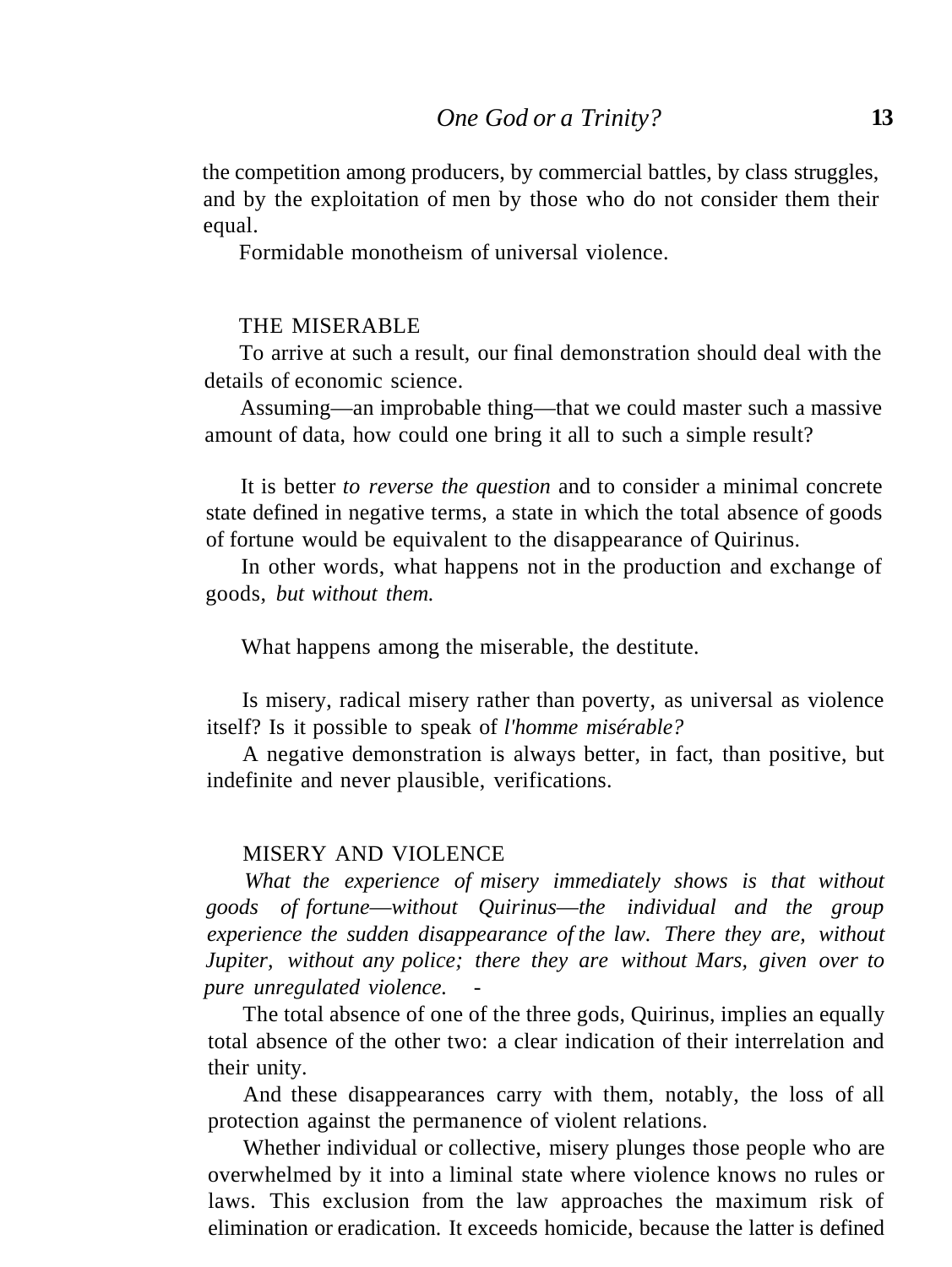according to penal laws . . . and comes close to genocide, because it concerns virtually the entire human race.

### THE PROBLEM OF EVIL AND THE PRINCIPLE OF ECONOMY

The universality we seek is discovered, then, not in social organization, institutions, or politics, but rather in disorganization, in the stripping down of all structures and, at the limit, in that state of misery probably as old as the origin of man. It concerns what philosophers have described for the last four centuries, without being fully aware of it, when they discussed the problem of Evil.

The miserable suffer from physical evils as hunger, cold, sickness, early death . . . but also from moral evil, because most often a social consensus is reached regarding the responsibility assumed by the miserable for finding themselves in such a state of misery. The word "Misérable," at least in French, designates not only those who are excessively poor and destitute, the hapless and pitiful, but also the dishonest, malicious, shameful, and contemptible. Western history hesitated for a long time, in fact, between the gallows and pity.

Can we reformulate the principle of economy? Is it necessary to resign ourselves to the production of such misery as the price we must pay for the increase in wealth and the progress in comfort and knowledge for some of the population?

Do maximum and minimum exchange places here?

# SACRIFICE TO QUIRINUS

Because rich men in some well provided nations still often judge them responsible for their own deadly destiny, are the Miserable today, numbering hundreds of millions in the third world as well as in that fourth world rapidly growing in the West, the new victims of the most immense sacrifice known and perpetrated in our history? A history which is already rather repulsive?

If war remains a collective sacrifice to Mars or is prepared by him, today's misery seems even more sacrificial, since it concerns a much more important population: *we acquiesce to a gigantic holocaust to Quirinus.*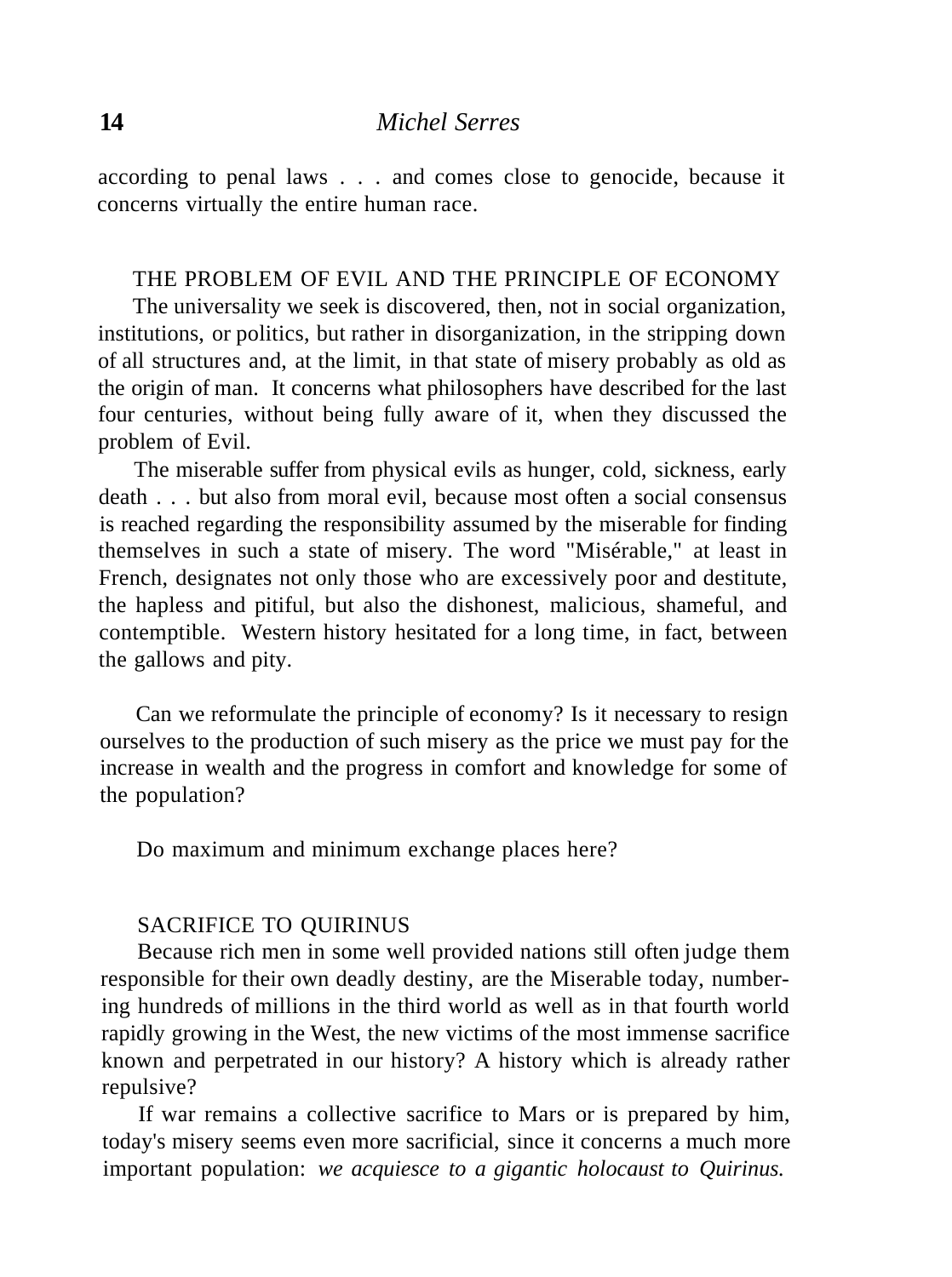*One God or a Trinity?*

# *Does this other false god also kill great numbers through the use of the sciences and other practices, the truth of which we should, by now, doubt ?*

Does he kill still more than ancient rituals and Martial combats in a revolting historical growth that is covered up by the supposed needs of the economy?

#### FUNDAMENTAL MISERY

Between definitive death and the relatively comfortable and protected existence afforded by culture and its diverse contracts and institutions, there exists a state where violence destroys before it produces its own limits, a primary, conditional, fundamental, universal state, which expresses our mortal condition.

*Ecce homo.*

We come from it. We live, in part, in it. We are constantly headed there as soon as we acknowledge to ourselves that we are only humans precariously protected by frail institutions.

At bottom we all recognize ourselves as miserable or constantly, vertiginously, exposed to the risk of becoming miserable.

### RETURN TO THE STATE OF NATURE

All of a sudden, what law philosophers like Hobbes or Rousseau say about a pre-existing state of nature or about some primitive statute whose utopic or uchronic character, whether formal or conditional, would precede the social state of law in the savage solitude of men, or in the war of all against all—improperly named, I repeat, because such violence without laws has nothing to do with the juridical state of conflicts regulated by formal declarations—all that philosophers imagine to be abstract or theoretical about such a primary, fundamental, ahistorical, even transcendental state, *becomes actualized in the suffering and the concrete, next to us, in the survival of the Miserable.*

Conceptual or imaginary, *the state of Nature* where violence knows no rules is, therefore, revealed as universal, and more real than the cultural, local, fragile, and relative reality in which, amidst the economic, juridical, and policed comfort of the three functions, we live. It is *the state of Misery.*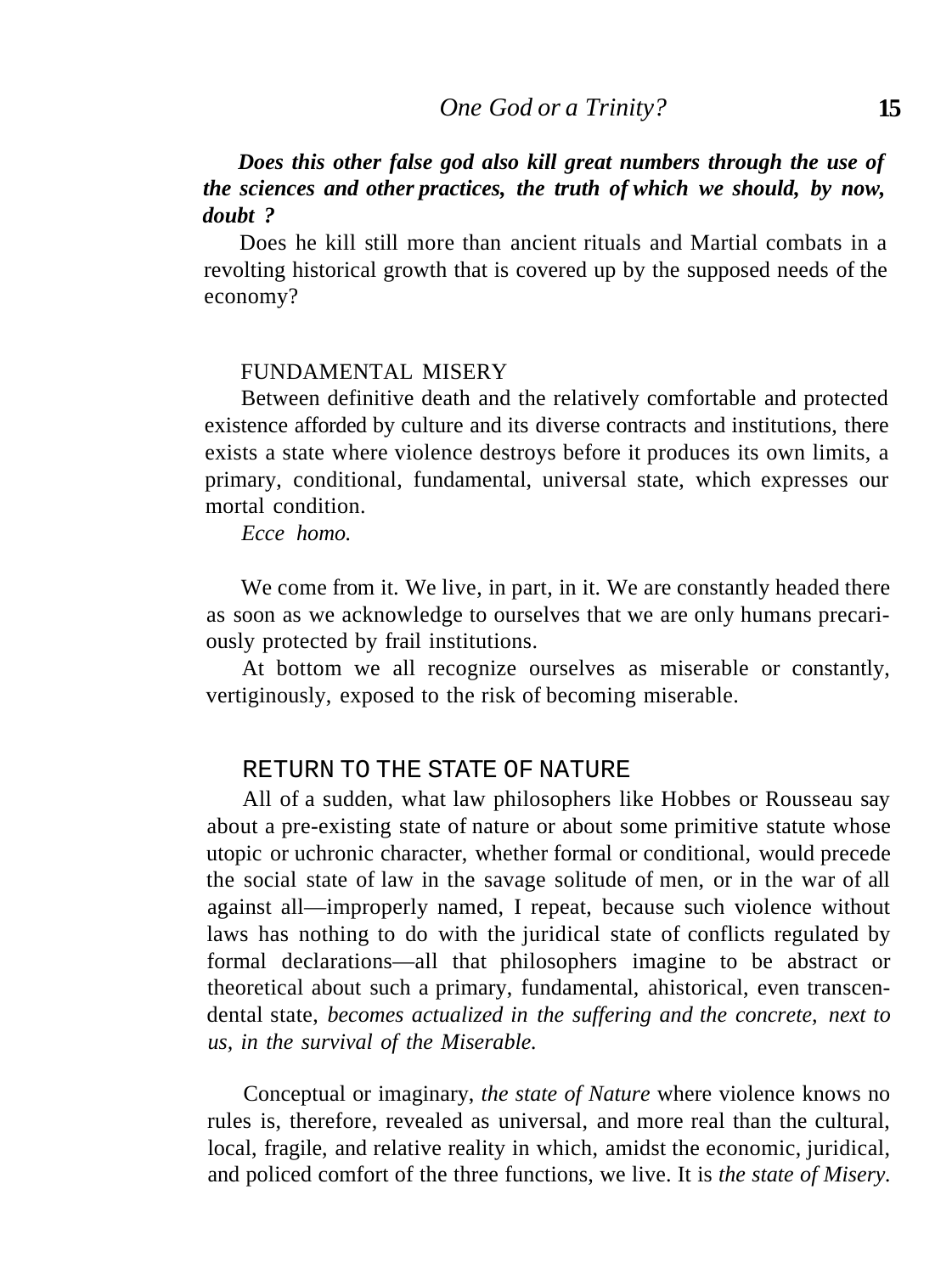## GENERALIZED SACRIFICE

The three functions discovered by Dumézil in Indo-European institutions consume the same sacrifices according to the same principle of economy: rare and ritualized in the temples or the law-courts; heroic, but still limited, on the battlefields; unpredictable, and perhaps avoidable, in the laboratories; generalized, finally, to the entire universe by the rules of exchange, of production, and of the aforesaid economy.

*Tell me how many men you contribute to kill and I will tell you what your occupation is. I will even deduce your principle and your ideas.*

Do you still seek to work in innocence?

### THE WEAKNESS OF CULTURAL CLASSIFICATIONS

Mars, the duelist or warrior, and Quirinus the farmer, blacksmith, merchant or banker, simply because they are gods, are on the side of the sacred, and therefore of Jupiter.

But how much time and energy have the human sciences and history devoted to showing that the *religious and the martial can be reduced to the economic* .. . ? So here we are, Jupiter and Mars lined up on the side of Quirinus.

Now if Jupiter and Quirinus each work at containing violence, they are in the company of Mars.

If two of the three gods can always be reduced to the third, then the trilogy, no longer differentiated, crumbles.

The force of the universal destroys the culturally local.

Which is what I wanted to demonstrate.

## FROM ONE UNIVERSE TO ANOTHER

Comparing the two comparative histories of religion leads to reducing the three functions to one, or the three gods to the single god, and to showing the universality of sacrifice and of the economy.

Abominable and present, this universe constantly requires the death of men in great numbers, in combat, in knowledge, in the production and circulation of commodities.

We have not yet left the archaic ages, blind as we are to these holocausts, in spite of the Enlightenment of our knowledge.